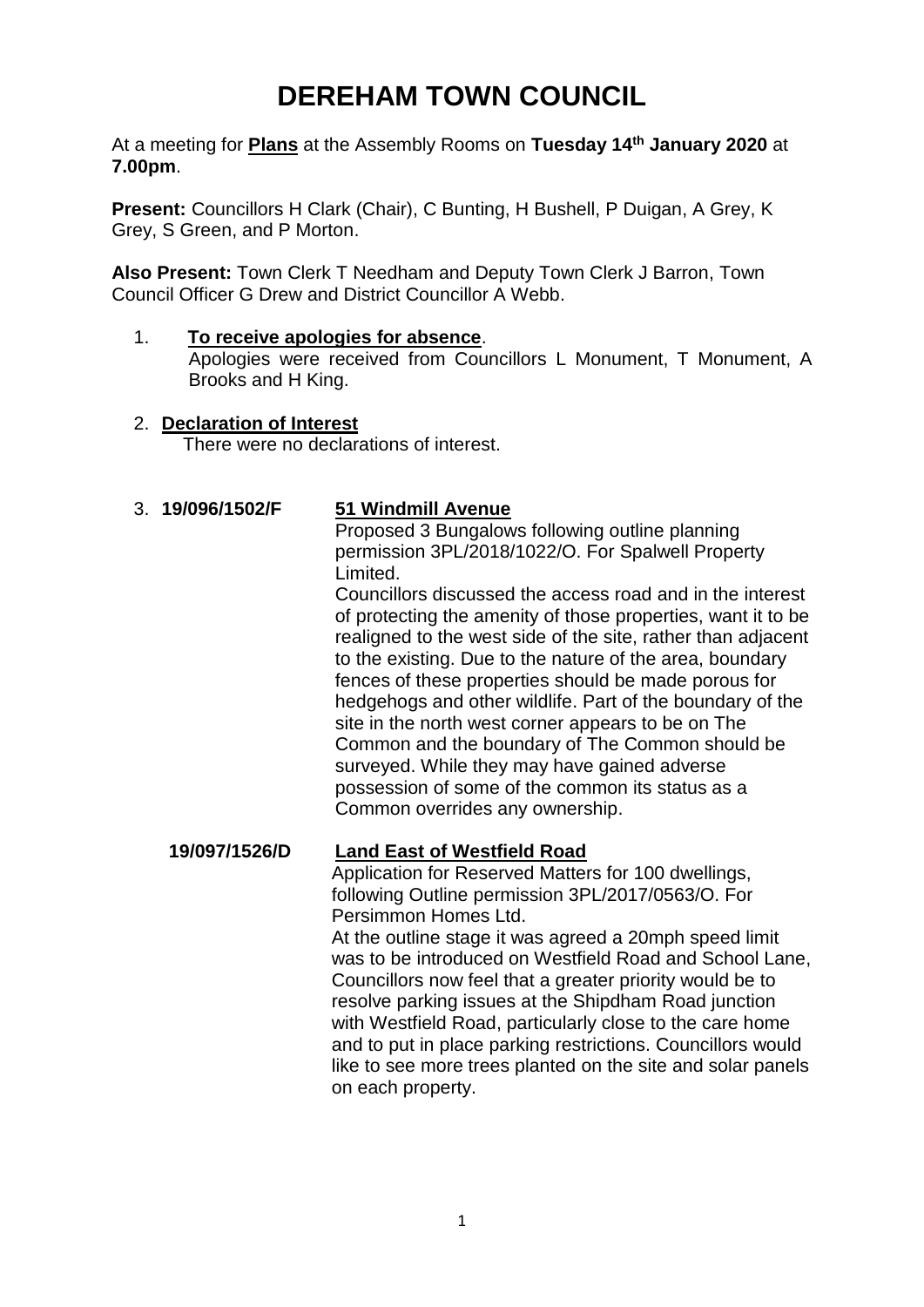| 19/098/1516/O                   | <b>Land off the B1147 Etling Green</b><br>Residential Development for 75 Dwellings - with details<br>of Access Only. For Spaceward Ltd.<br>Dereham Town Council strongly object to this application<br>on the grounds that it is outside Breckland's planning<br>policy, is unacceptable intrusion into the open countryside<br>and would have an adverse impact on the setting of Etling<br>Green. Concerns were also raised with regard to drainage<br>and access to the highway.<br>The Committee requested that the Clerk submit detailed<br>comments detailing the above.                                                                                                     |
|---------------------------------|------------------------------------------------------------------------------------------------------------------------------------------------------------------------------------------------------------------------------------------------------------------------------------------------------------------------------------------------------------------------------------------------------------------------------------------------------------------------------------------------------------------------------------------------------------------------------------------------------------------------------------------------------------------------------------|
| 19/099/1537/A<br>19/100/1535/LB | 1 Market Place Dereham<br>Replacement of 1 existing ATM sign with 1 new external<br>ATM Sign. For HSBC Corporate Real Estate.<br>No Objection, No Comments.                                                                                                                                                                                                                                                                                                                                                                                                                                                                                                                        |
| 19/101/1549/F                   | <b>Ex Splitz/Auroura Borealis Nightclub 37B Quebec</b><br><b>Street</b><br>Change of use of previous night club, with extension, to 8<br>flats (re-submission following approval of scheme for 4<br>units - 3PL/2018/0688/F. For R J Crane & Co. Limited.<br>Councillors strongly objected, they considered this to be<br>completely unsuitable for 8 units and for this to remain as<br>4 units.                                                                                                                                                                                                                                                                                  |
| 19/102/1556/F                   | Dev site Fruehauf - South Green<br>Detailed planning permission for residential development<br>(39 Units) comprising affordable housing together with all<br>associated infrastructure and access. For Partner<br><b>Construction Limited.</b><br>Councillors are supportive of this application, The Town<br>Council accepts that this site will be better by the<br>acceptance of a commuted sum in lieu of on-site provision<br>for an outdoor playing space.<br>(on reviewing the details of the application after the<br>meeting, the Clerk identified issues with the flood risk<br>assessment for the application and submitted additional<br>comments which are attached). |
| 19/103/1579/F                   | <b>Rookery Farm Barns Etling Green</b><br>Single storey dwelling with attached garage. To include<br>removal of hedge segment to allow access from road. For<br>Worstead Land & Developments.<br>Councillors strongly objected, this is outside the<br>settlement boundary contrary to policy GEN05 and not in<br>keeping with the area.                                                                                                                                                                                                                                                                                                                                           |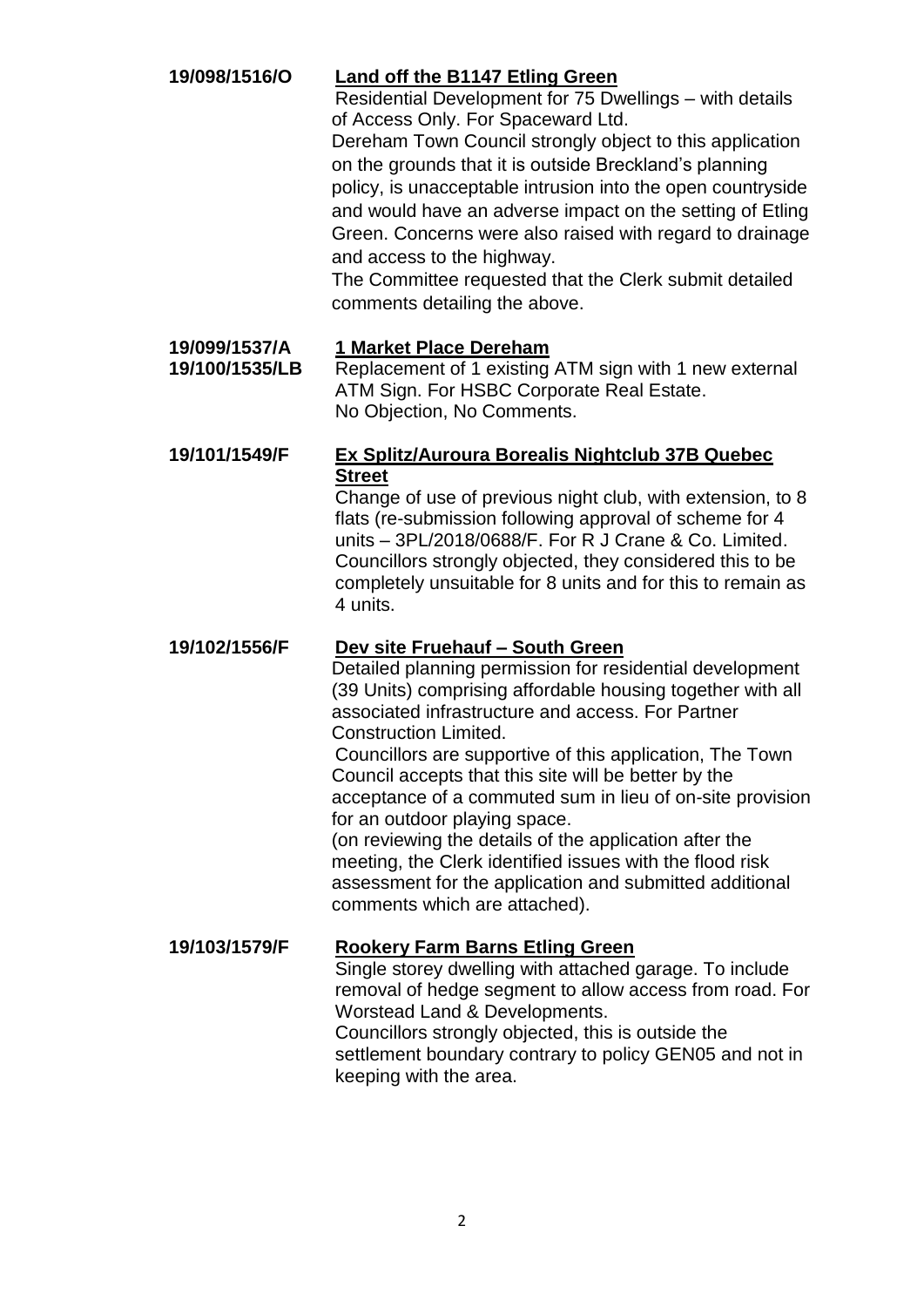**19/104/1591/A 9a Market Place** Fascia Signs Height 0.66 x 5.2 x 0.1. For Minors and Brady. No Objection, No Comments.

4. **For Information, notification of planning decisions and comments from Breckland District Council**

# **Planning Permission**

**19/091/1362/HOU 24 Quebec Road 19/088/1352/HOU Collyng Etling Green**

#### **Planning Refused**

| 19/090/1331/HOU | 129 Shipdham Road, Toftwood          |
|-----------------|--------------------------------------|
| 18/045/0222/F   | <b>Land Rear Ohana House Dereham</b> |

#### **Chairman**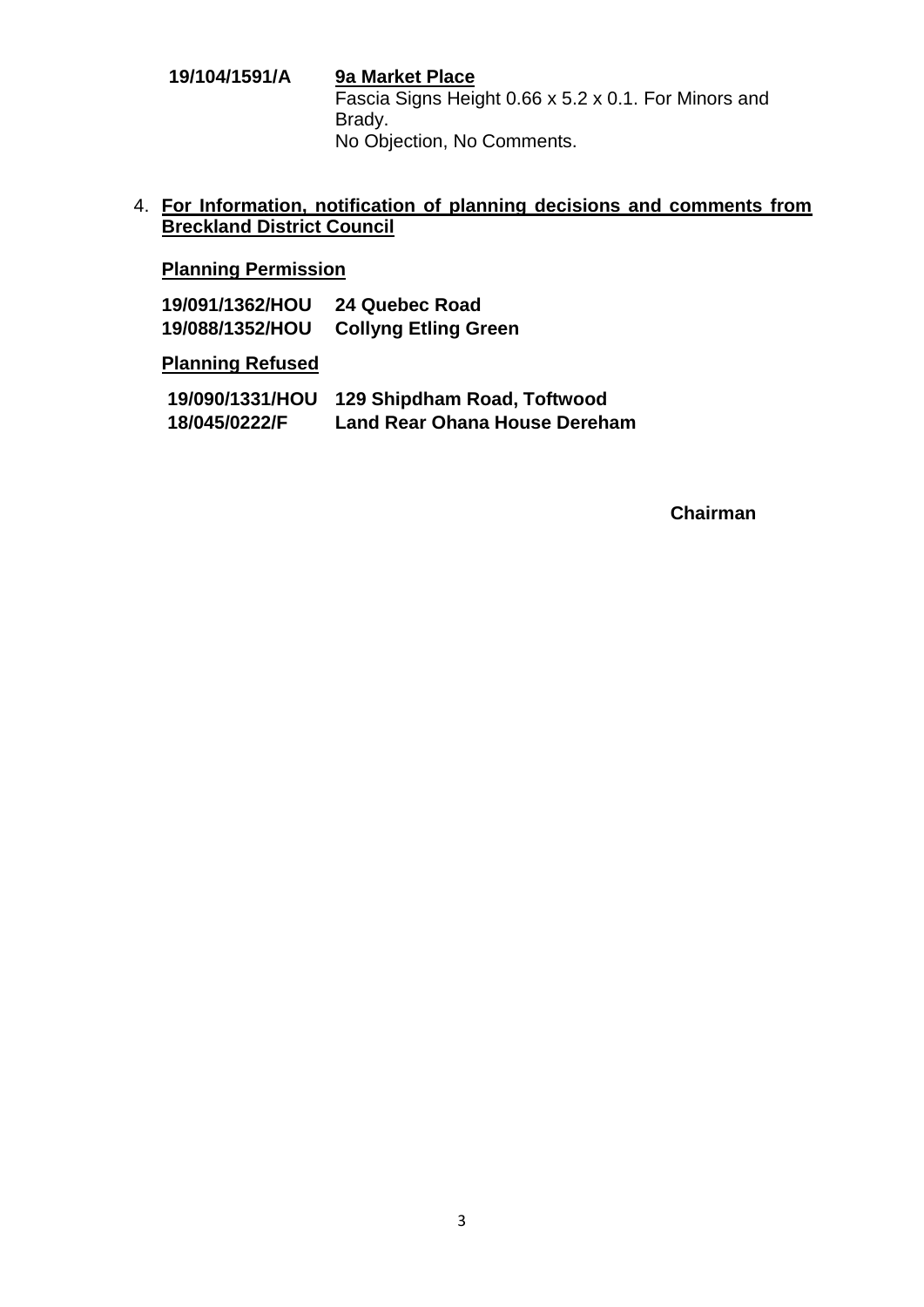### **Additional Comments from the Town Clerk in regards to 19/098/1516/O – Land of the B1147 Etling Green**

The development is absolutely not in keeping with the surrounding area, it over dominates the existing settlement of Etling Green rather than being sympathetic to it. The proposed development site lies within the medieval common‐edge settlement of Etling Green. Etling Green is a dispersed common‐edge settlements which were a characteristic feature of the Norfolk landscape and are understood to have their origins in the 11th to 13th centuries, this example survives largely intact in the modern landscape. The Council feels that it is imperative that any development in this area is sympathetic to this historic environment the development, as proposed, is definitely not sympathetic and will destroy the unique setting of Etling Green. It is felt that the proposal constitutes an unacceptable intrusion into the open countryside the layout and design is more akin to an edge of town or town centre estate rather than an historic rural hamlet. This design and layout does not relate well to the existing community of Etling Green.

Policy GEN 05 –this proposal is some considerable distance from the defined settlement boundary and is therefore situated in open countryside, GEN05 states that development outside defined settlement boundaries in the open countryside should be restricted in order to protect the intrinsic beauty of the countryside.

Policy HOU5 Etling Green being rural hamlet, HOU 05 may apply, in this context the application does not constitute sensitive infilling or rounding off, it is not of an appropriate scale to complement the existing hamlet, nor does it enhance (in any way) the historic nature of the area. As already noted Etling Green is a unique edge of common settlement and should be protected. This development will cause considerable harm to the historic setting of Etling Green.

The Dereham Transport Study, adopted as evidence for the Local Plan, identified that all developments in Dereham would have an impact on the Tavern Lane Junctions, this application should therefore have produced a Transport Assessment so that its impact on the Dereham transport network can be properly understood.

Other concerns are that:

- The access point to the highway frequently floods and may be unsafe for this reason.
- There is no watercourse to drain the site and limited opportunity to attenuate surface water on site, this could lead to flooding nearby.
- This is in excess of the Local Plan housing allocation which means that the sewage capacity in Dereham may not be able to accommodate the additional flows.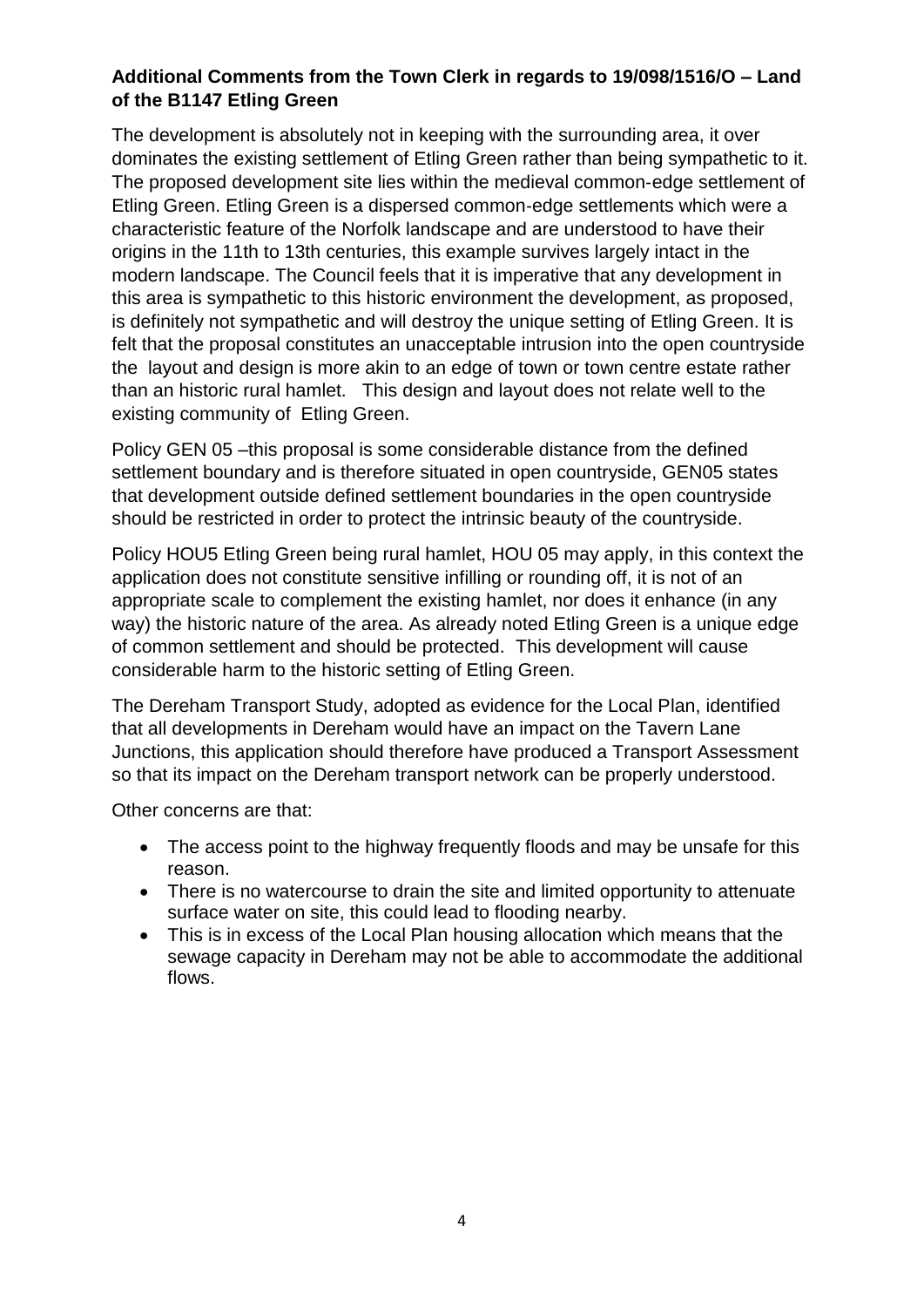#### **Additional Comments from the Town Clerk in regards to 19/102/1556/F - Dev site Fruehauf – South Green**

# **Flooding.**

This area has a history of flooding, the recorded flood events presented in the report do not include those events from the 2016 Dereham flooding event. Para 7.3.1 of the Flood Risk Assessment states that the LLFA "have confirmed that that there are no local records for property specific flooding within this area". When you read the actual response from the LLFA it states that due to GDPR regulations " we are unable to provide any property specific information in relation to your enquiry".

This makes the statement in para 7.3.1 extremely misleading as it suggests that there are no property specific flooding in this area and this is definitely not the case. As already stated this area has a history of flooding.

The Flood Risk assessment has clearly not had any regard to the NCC flood Risk investigation from July 2013 which detailed this area or NCC's flood investigation from 2018 detailing the 2016 Dereham Flooding. Both documents are available on the NCC web-site and in correspondence the LLFA, the LLFA directed the author of the Flood Risk Assessment to the web-site. [https://www.norfolk.gov.uk/rubbish](https://www.norfolk.gov.uk/rubbish-recycling-and-planning/flood-and-water-management/flood-investigations)[recycling-and-planning/flood-and-water-management/flood-investigations](https://www.norfolk.gov.uk/rubbish-recycling-and-planning/flood-and-water-management/flood-investigations)

I would draw your attention to NCC's Flood Investigation 2013 paragraph 7.1.1 – recommendation 1 - (in relation to this specific site) *"Breckland Council could lead and support the identification of potential mitigation measures for the flood risk experienced by properties on Yaxham Road. This could include attenuation of surface water on adjacent land. An example of this support could be that any future development in the area could include provision of the acceptance of surface water from thesouth Green development that currently outfalls into the ditch"*.

The Flood Risk Assessment provided by the applicant does not appear to have any regard to the history of flooding in the area or any regard to the two detailed reports prepared by NCC into flooding in this area and flooding in Dereham in general.

It is therefore felt that the Flood Risk Assessment for this application is inadequate and should be resubmitted having full regard to the facts and the extent of the historical flooding in this area.

### **Provision of Outdoor Playing Space.**

The Town Council accepts that this site will be better served by the acceptance of a commuted sum in lieu of on-site provision for out outdoor playing space. According to the breakdown of houses, it is calculated that this site should provide the equivalent of 2,163 sqm of outdoor playing space. Outdoor playing space is defined as space which laid out for play or sport and has play or sport as its primary purpose.

The applicant suggests that the provision of 200sqm of 'open space' in the form of a attenuation basin should count towards the provision of "open space". Outdoor Playing space is required under ENV04 not general Open Space. This area is